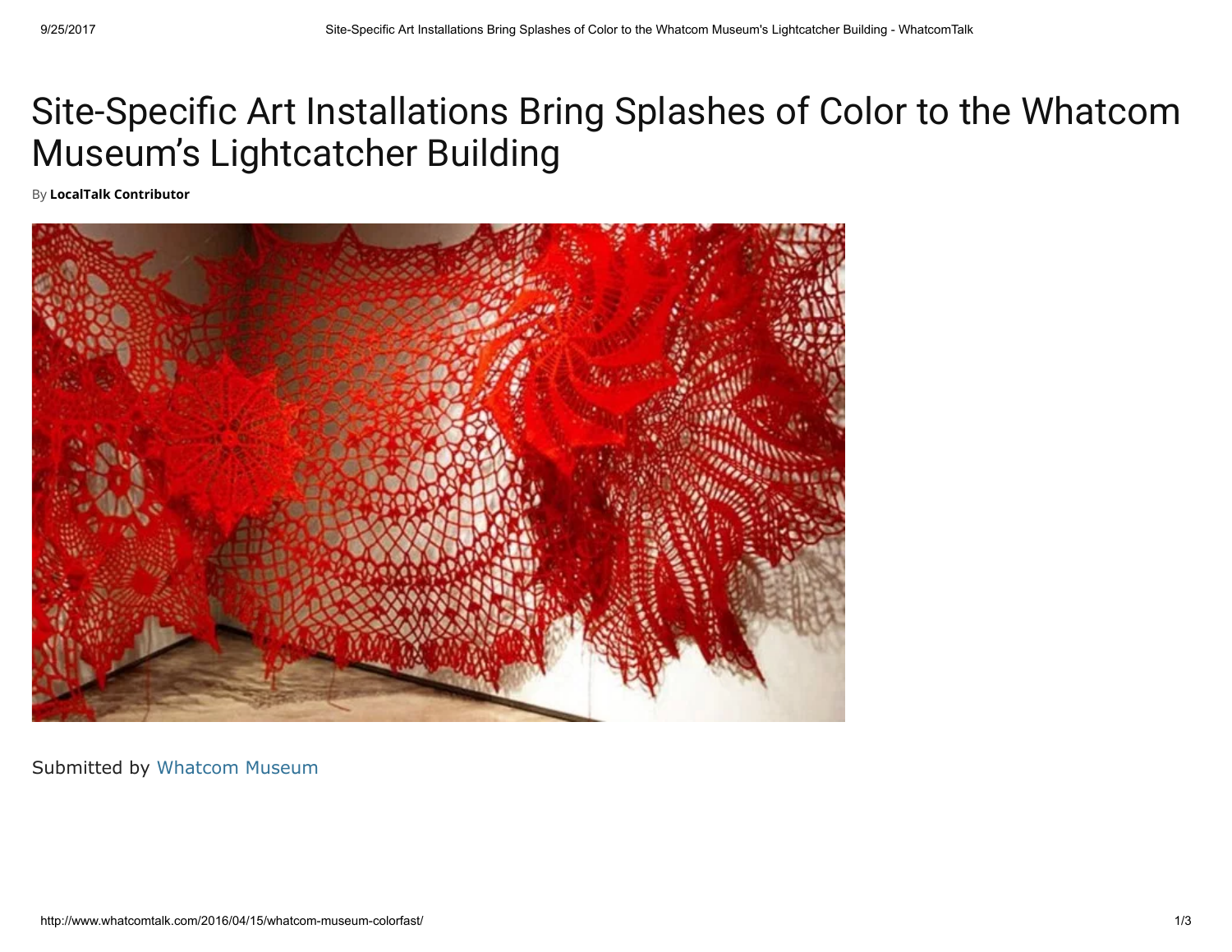This summer, the Whatcom Museum's Lightcatcher building will feature an exhibition that will bring bright colors, texture, and three-dimensional site-specific artwork to the space. In the exhibition "Colorfast: Vivid Installations Make Their Mark," guestcurated by Amy Chaloupka, artists Ashley V. Blalock (California), Elizabeth Gahan (Washington), Damien Gilley (Oregon), and Katy Stone (Washington), respond to the unique configuration of the museum with dazzling patterns of color. The exhibition will be showing June 5 through September 18, 2016.

Using a wide range of media and processes, the four artists in this exhibition will express how color and improvisation fuse with intuitive response and space in a comingling of movement, light, shadow, and striking hue. Viewers will be able to walk through, around, over, and under active fields of color.

During the past year, the artists visited the Lightcatcher building to develop their design concepts in relationship to the architectural spaces. Each artist has selected an area in which to work, including the first floor Markiewicz Gallery, the end of the Lightcatcher passageway, and the exterior entrance to the building. "Colorfast" marks the first time that site-specific installations fill the Lightcatcher's entire gallery space and spill out into prominent non-gallery areas. Visitors will be able to experience the artists' varied processes of creating their work during open hours prior to June 5 from the second-floor gallery, passageway, and entrance.

Originally from the Pacific Northwest, and having curated exhibitions for nearly a decade with the Kohler Arts Center in Sheboygan, Wisconsin, Chaloupka relishes the opportunity to work closely with artists from this region for "Colorfast."

"One of the most exciting aspects of curation for me is working directly with artists as they envision new artworks," she says. "With site-specific installation this often leads artists to take risks with their work and seek out new pathways and concepts as they problem solve in response to the space."

Chaloupka adds, "For the four artists in this exhibition, color, with all its emotional punch, is front and center in their work, but another commonality is the use of materials and processes of familiar or humble means which they all employ with surprising